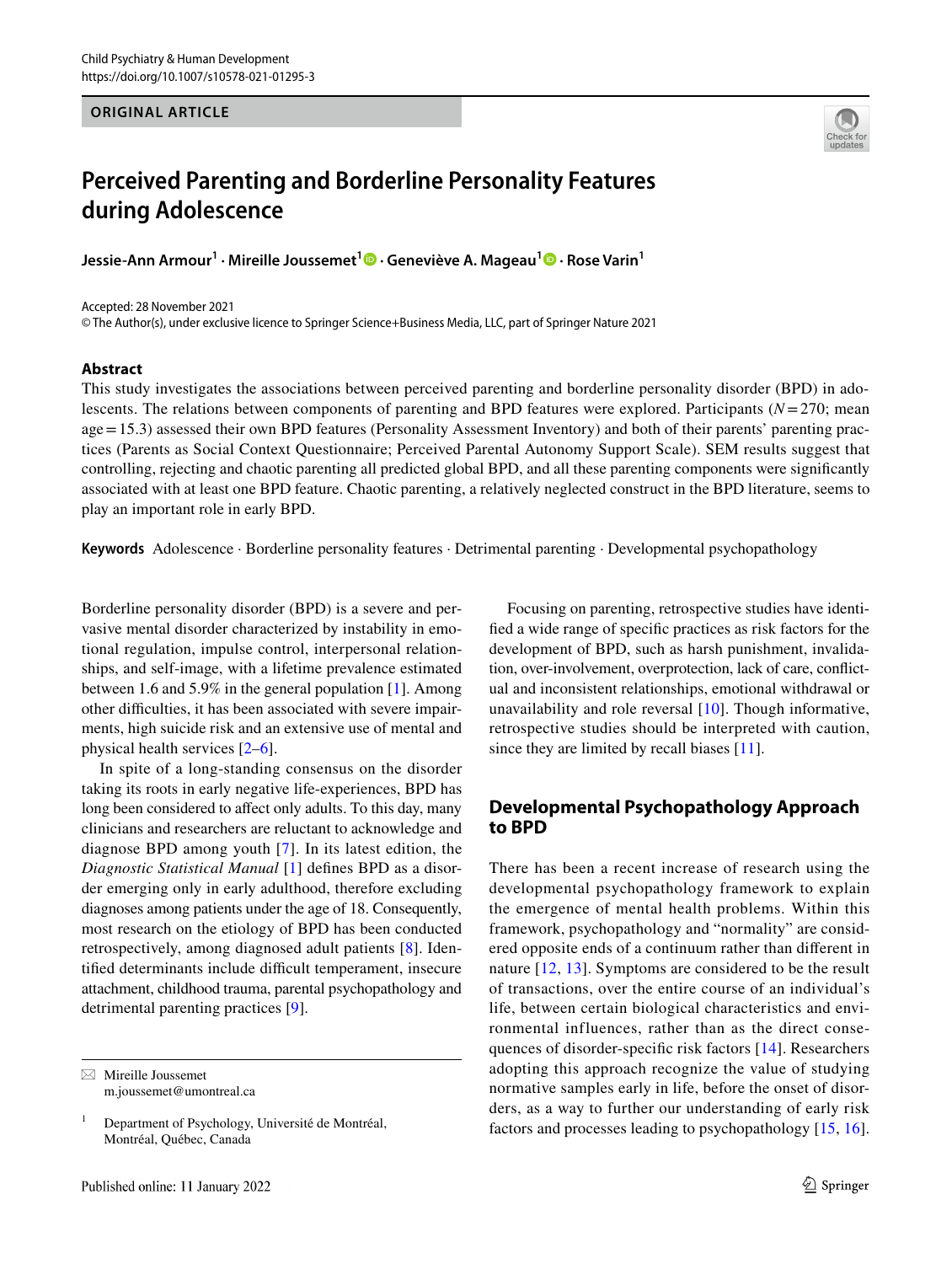When assessing youth with BPD features in studies, the use of a dimensional approach is frequent [[12](#page-9-8)]. Indeed, dimensional assessments of personality disorders (PDs) during adolescence and adulthood have been found to be more valid and reliable, as well as potentially less stigmatizing, than categorical assessments [[19,](#page-9-15) [20\]](#page-9-16). Furthermore, dimensional measures allow to detect subthreshold symptoms among normative samples, thus facilitating screening and early intervention [\[3,](#page-9-17) [12](#page-9-8), [20\]](#page-9-16).

Some authors have proposed dimensional conceptualizations to assess personality disorders (PDs) [[21](#page-9-18)[–23\]](#page-9-19). For instance, Geiger and Crick [\[12](#page-9-8)] have created a dimensional conceptualization of PDs by proceeding to a content analysis of all DSM-IV-TR criteria for these disorders, which resulted in a set of seven dimensions that, when combined, can be used to defne and assess all PDs. According to this conceptualization, BPD is characterized by fve dimensions: (1) emotional dysregulation, (2) impulsivity, (3) relational instability, (4) identity disturbances, and (5) hypervigilance/hostile and paranoid world view. The Geiger and Crick's conceptualization offers a useful subdivision of BPD symptoms in parsimonious yet specifc dimensions. It also resembles the Personality Assessment Inventory (PAI) [\[22\]](#page-9-20), a validated self-reported questionnaire frequently used in both research and clinical settings.

# **Prospective Research on Parenting and BPD**

As a whole, prospective studies broadly confrm fndings stemming from retrospective studies. Offspring BPD symptoms were found to be associated with prior harsh treatment and punishment [[24](#page-9-21)], parental criticism [\[25](#page-9-22)], overprotection [[26](#page-9-23)], hostility [[27](#page-9-24)], maternal withdrawal [[8\]](#page-9-4), low parental warmth [[28\]](#page-9-25) and role reversal or boundary dissolution [[27](#page-9-24)]. General measures of detrimental parenting were also prospectively related to BPD symptoms in offspring [[29\]](#page-9-26).

Unfortunately, most of these studies focused solely on mothers' practices  $[30]$  $[30]$  $[30]$ . The scope of each study is also narrow, often targeting only one (or very few) specifc parenting practice(s), or the use of an aggregated measure of detrimental parenting. Using an empirically-supported conceptualization of parenting practices [[31](#page-9-28)], the goal of the present study is to examine how each of the main components of detrimental parenting relate to adolescents' BPD features.

# **Parenting Conceptualization**

Gray and Steinberg's [[31](#page-9-28)] framework is particularly important as it unpacks Baumrind's [\[32\]](#page-9-29) optimal authoritative parenting style into three independent dimensional components, namely (1) autonomy support vs. controlling parenting, (2) involvement vs. rejection, and (3) structure vs. chaos. This classifcation or similar ones, like Barber's [\[33\]](#page-9-30), have been frequently applied in developmental psychology research, notably in studies investigating the association between parenting and psychological malad-justment [[34](#page-9-31)].

The first parenting component, *autonomy support*, refers to understanding and acknowledging children's perspective, and encouraging them to act upon their own values, whereas *controlling* parenting practices attempt to limit and discourage children's manifestations of autonomy, consequently pressuring them to think, feel or act in a specifc way [\[35\]](#page-9-32). Controlling parenting can take many forms, such as invalidation of feelings, threats to punish, guilt-inducing criticisms, performance pressures or love withdrawal [[36\]](#page-9-33). When *involved*, parents are affectionate, accepting, emotionally available and interested in their children's lives, as well as responsive to their needs and demands, whereas *rejecting* parenting, on the other hand, refers to disapproval, aversion, and hostility [[37](#page-9-34)]. Lastly, when parents provide adequate *structure,* they make clear demands and follow through with logical consequences when limits are transgressed, whereas *chaotic* practices lack coherence and contingency in disciplinary methods, attitude towards children and/or general family functioning, resulting in an unpredictable, chaotic family environment [\[38\]](#page-10-0). In light of previous research on parenting and BPD, it appears that controlling, rejecting and chaotic parenting could all represent risk factors for BPD features in offspring. We thus aimed to examine their unique and additive contribution to the development of this disorder.

# **Present Study**

The main goal of this study was to investigate links between detrimental parenting (i.e., controlling, rejecting and chaotic practices) and the presence of BPD features within a non-clinical sample of adolescents. We expected all measured detrimental parenting practices, and especially controlling and rejecting practices [[39\]](#page-10-1), to be associated with higher global BPD scores. Our supplemental goal was to explore how each of these detrimental parenting practices relate to each BPD dimension. As no previous research had explored these specifc associations,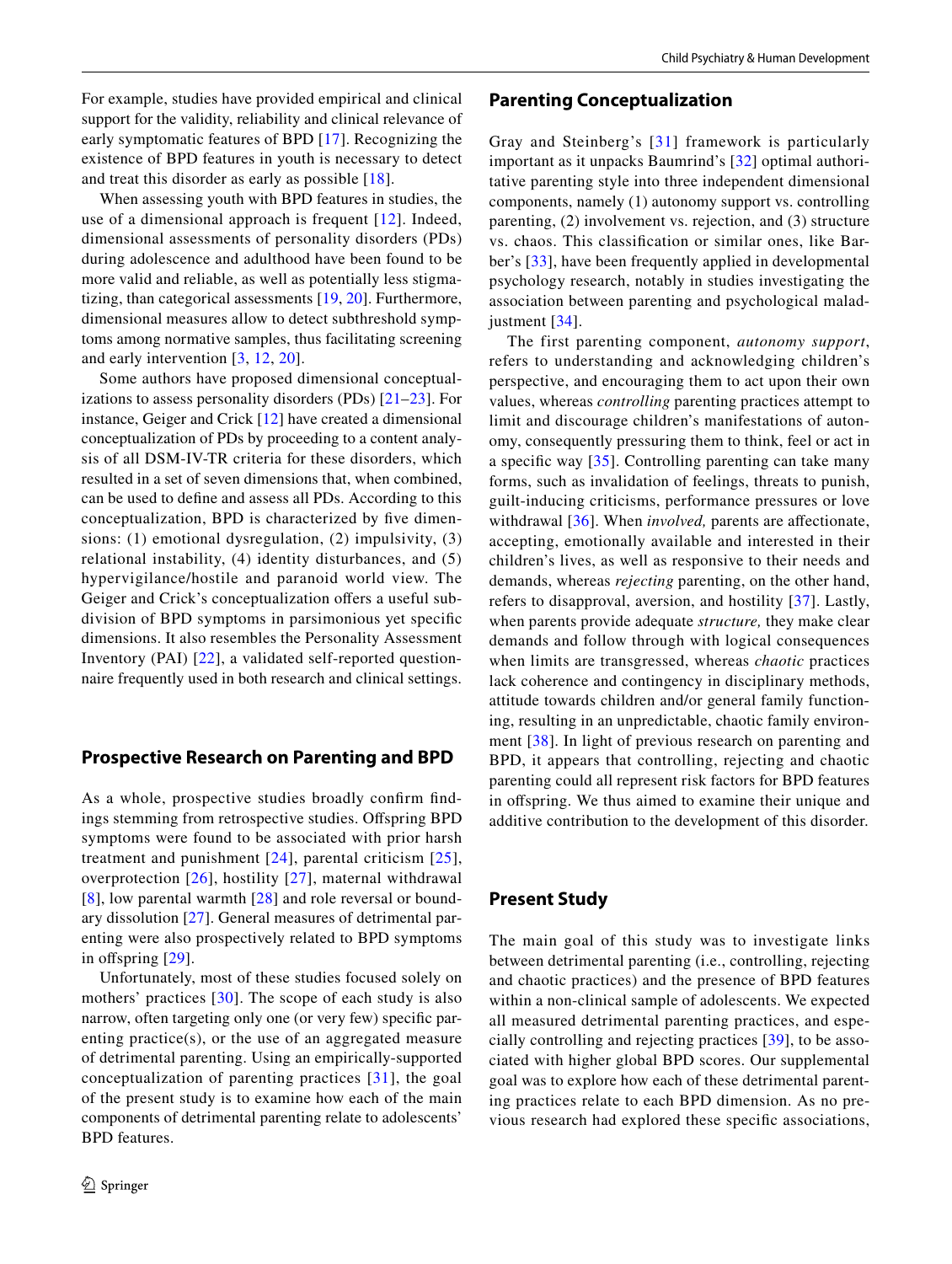we did not make precise hypotheses about these links. In general terms however, we did expect detrimental parenting to be associated with higher scores of at least one of the BPD dimensions.

# **Method**

## **Participants and Procedure**

Participants were 270 French-speaking adolescents (58.5% girls, 40.7% boys, 0.7% not specifed) from the Montreal metropolitan area. They were students in grades 9 to 11, mainly recruited through two private high schools, after e-mail or in-person presentations of the study, as well as by word of mouth from previous participants to their friends and peers (5.9% of the sample). After receiving information about the study, adolescents interested in participating were given the hyperlink to the informed consent form, which preceded an online questionnaire. The study was approved by the authors' University Ethical Research Committee (CERAS-2015–16-221-P). All measures were self-reported by adolescents. Participants received a 10\$ iTunes gift card by e-mail for completing the questionnaire.

Adolescents were aged between 14 and 19 years old (mean age  $= 15.3$ ,  $SD = 0.97$ ) and were well distributed across the three grade levels (29.3% in grade 9; 36.3% in grade 10; 34.1% in grade 11). The majority of participants (73.3%) had been living in Canada for at least 14 years whereas 12.6% had been living in Canada for 3–13 years (14.1% did not answer this question). Most participating adolescents reported living with their two parents (67.8%) or in shared custody between both parents (7.8%). The others reported living exclusively with their mother (7.4%), exclusively with their father  $(1.1\%)$ , or with a tutor who wasn't a parent (3.3%). Many of our participants' parents were highly educated, as 34.8% of fathers and 35.9% of mothers had earned an undergraduate university degree, and 20.0% of fathers and 21.9% of mothers had earned a graduate university degree. Of the remaining parents, the highest education completed was college for 11.1% of fathers and 11.9% of mothers, a professional program for 3.7% of fathers and 3.3% of mothers, high school for 10.4% of fathers and 9.6% of mothers, and grade school for 3.0% of fathers and 2.6% of mothers.

## **Measures**

# **BPD Features**

BPD features were measured with the French version of the Personality Assessment Inventory (PAI) [[22,](#page-9-20) [40](#page-10-2)]. The PAI is a self-report questionnaire used in research and clinical settings to assess mental disorders, including BPD, among adults. The original English version has been used in a number of studies assessing BPD and was found to have good psychometric properties for this construct [[41\]](#page-10-3). All four subscales (emotional dysregulation, impulsivity, relational instability and identity disturbances; 6 items each) of the BPD scale were administered. In addition, to include all of the fve BPD dimensions proposed by Geiger and Crick [[12\]](#page-9-8), we included the hypervigilance subscale of the paranoid personality disorder scale (8 items) of the PAI to assess adolescents' hostile and paranoid world view within interpersonal relationships. Participants were asked to indicate the extent to which each characteristic represented them. All items were scored on a four-point Likert-type scale ranging from 0 (*false, not true at all*), to 3 (*very true*). The emotional dysregulation ( $\alpha$  = 0.74; e.g. "My mood can shift quite suddenly"), impulsivity ( $\alpha$  = 0.60; "I sometimes do things so impulsively that I get into trouble"), relational instability ( $\alpha$  = 0.60; "My relationships have been stormy"), identity disturbances ( $\alpha$  = 0.65; e.g. "My attitude about myself changes a lot"), and hypervigilance/hostile and paranoid world view ( $\alpha$  = 0.60; "Most of the people I know can be trusted"; reversed) subscales all showed good psychometric properties within this sample of adolescents. In addition to computing scores for each BPD dimension, a global BPD score was also created by calculating the mean of all fve PAI subscale scores. Global BPD scores also showed good internal consistency ( $\alpha$  = 0.86).

#### **Parenting Practices**

Adolescents rated both of their parents' controlling parenting practices through the Perceived Parental Autonomy Support Scale (P-PASS) [[42\]](#page-10-4), which measures adolescents' and young adults' perceptions of their parents' autonomysupportive and controlling practices. Using a seven-point Likert-type scale ranging from 0 (*do not agree at all*) to 6 (*very strongly agree*), adolescents were asked to indicate the extent to which each parent used three types of controlling behaviors: threats to punish (4 items; e.g. "When I refuse to do something, my mother/father threatens to take away certain privileges in order to make me do it"), guilt-inducing criticisms (4 items; e.g. "When my mother/father wants me to do something diferently, she/he makes me feel guilty"), and performance pressure (4 items; e.g. "My mother/father refuses to accept that I can simply want to have fun without trying to be the best"). Although the P-PASS was frst validated in samples of young adults, the controlling parenting scale included in the present study showed good psychometric properties when answered by adolescents in this sample (12 items;  $\alpha_{\text{mothers}}$  = 0.92;  $\alpha_{\text{fatters}}$  = 0.91), as well as in other samples [\[36,](#page-9-33) [43\]](#page-10-5).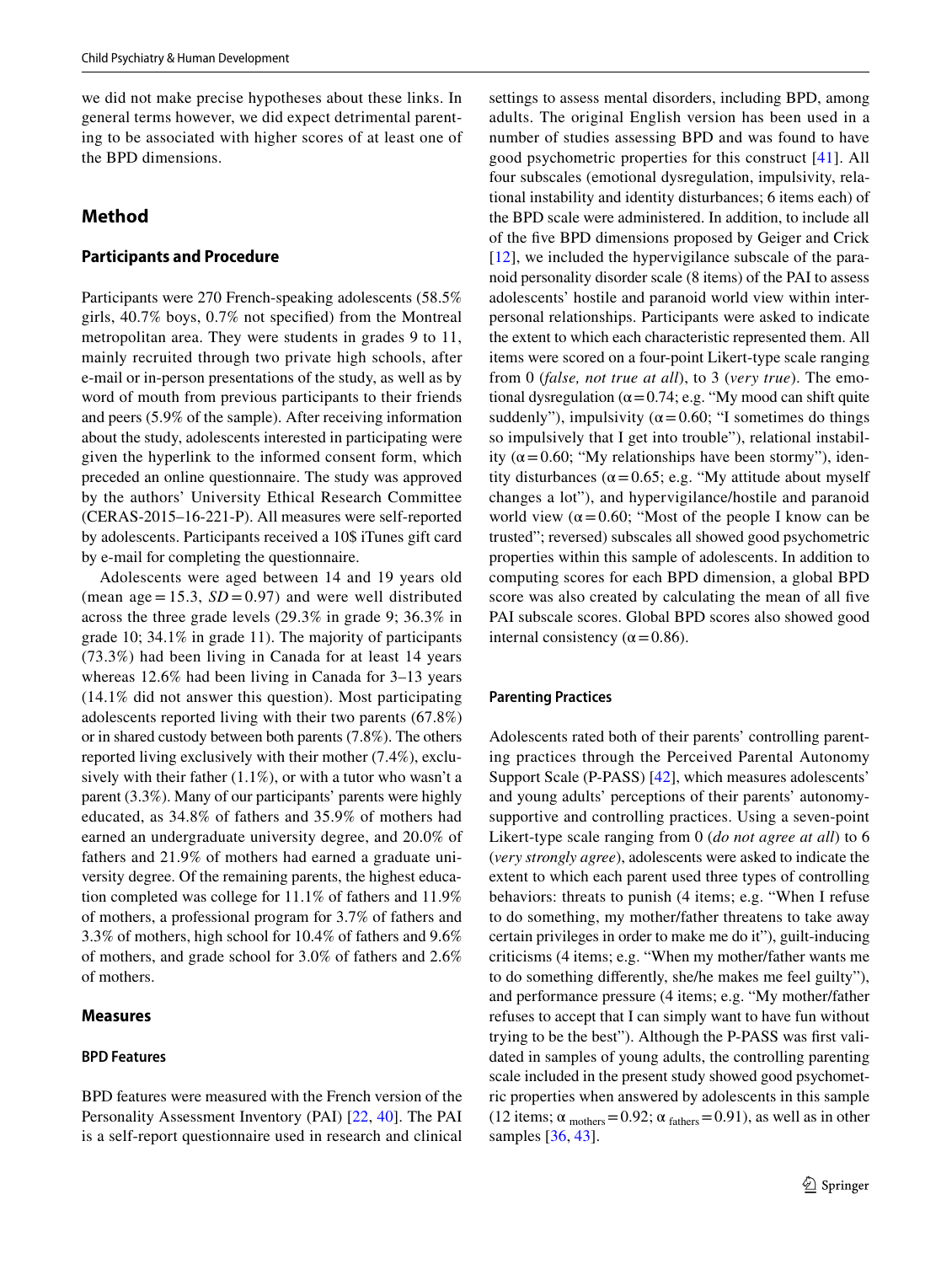Participants also rated both of their parents' rejecting and chaotic parenting practices via the corresponding scales of the Parents as Social Context Questionnaire (PASCQ) [[37](#page-9-34)]. The original version of the PASCQ was validated with 3744 American adolescents (13 to 18 years old) and has also been shown to have good psychometric proprieties in other samples of adolescents [[44\]](#page-10-6). In the present study, items were adapted and repeated to inquire about each parent. Adolescents were asked to rate, on a four-point Likert-type scale ranging from 0 (*not at all true*) to 3 (*very true*), the extent to which each statement was true regarding their parent. The French version, obtained by reversed parallel translation [\[45\]](#page-10-7), showed good psychometric properties in the present sample for both the rejecting (4 items;  $\alpha$  mothers = 0.70;  $\alpha$ fathers=0.71; e.g. "My mother/father makes me feel like I'm not wanted") and the chaotic (4 items;  $\alpha$ <sub>mothers</sub>=0.82; α  $f_{\text{athers}}=0.71$ ; "My mother/father keeps changing the rules on me") parenting scales.

# **Covariates**

Since sex and/or gender has been identifed as a putative risk factor for BPD in previous studies [[46](#page-10-8)], participants were asked to report their identifed gender. They were also questioned about both of their parents' highest completed level of education, as a proxy of their family's socio-economic status (SES), rated on a six-point scale ranging from *elementary school* to *university—graduate degree,* for each parent. When data regarding both parents' level of education was available, the mean for both parents was computed to obtain an approximate indicator of familial SES. We also collected participants' age to control for its possible efect on BPD features.

## **Analytic Strategy**

We examined descriptive statistics (means, standard deviations, ranges) of all variables before conducting bivariate correlations. We then tested hypothesized models in Mplus, version 7.4 [[47](#page-10-9)] using path analysis with maximum likelihood estimation. Since the positive correlations between mothers' and fathers' parenting practices were strong (*r*s from 0.52 to 0.63), mean scores of both mothers' and fathers' parenting were used in further analyses. When participants had provided data for only one parent after declaring living solely with him or her, the score for this parent was used. In the main model, global BPD scores were regressed on computed mean scores of both parents' detrimental parenting practices (i.e., controlling, rejecting and chaotic practices), as well as with all measured covariates (i.e., gender, age, and/or parents' education) found to be correlated with the outcome variable. For the supplemental model, the fve BPD dimensions were regressed on the same set of variables. All models controlled for correlations among endogenous and exogenous variables respectively.

To assess model ft, the comparative ft index (CFI), the Tucker-Lewis index (TLI), the root mean square error of approximation (RMSEA) and the standardized root square mean residual (SRMR) were examined. A value of 0.08 or less for the SRMR and of 0.06 or less for the RMSEA are considered an adequate ft, while a value of 0.90 and above for the CFI and TLI are considered an adequate ft [\[48](#page-10-10), [49](#page-10-11)].

# **Results**

# **Preliminary Analyses**

Means, standard deviations, actual and theoretical ranges as well as the number of participants that have provided data for each continuous variable are presented in Table [1.](#page-4-0) Bivariate correlations between all variables are shown in Table [2.](#page-5-0) As regards to the links between the three detrimental parenting practices and BPD features, all detrimental parenting indicators (maternal, paternal, averaged) were signifcantly and positively correlated to global BPD and its features.

Regarding potential covariates, no signifcant correlation was found between participants' age and any of the variables of interest. Age was thus not included in further analyses. In contrast, gender was associated with BPD; being a girl was associated with higher scores on the global BPD subscale, as well as with the emotional dysregulation, relational instability and identity disturbances subscales.

Parental education was correlated with many of the variables of interest. Lower parental education was associated with higher global BPD scores, as well as related greater impulsivity, identity disturbances and hypervigilance. Parents with less education were also reported to use more detrimental parenting practices in general, as all three detrimental dimensions, both for mothers and fathers, were negatively correlated with this variable.

#### **Principal Analyses**

Using path analysis, adolescents' global BPD scores were regressed on parents' controlling, rejecting and chaotic practices. Adolescent gender and mean parental education, which were signifcantly correlated with adolescent global BPD, were also included in the model. Tested paths and standardized coefficients are presented in Fig. [1](#page-6-0). These coefficients indicated that parents' controlling, rejecting and chaotic practices were signifcantly, and independently, associated with higher global BPD scores. Being a girl was also found to be a statistically signifcant predictor for global BPD scores, whereas the association with parental education was not signifcant when other predictors were included in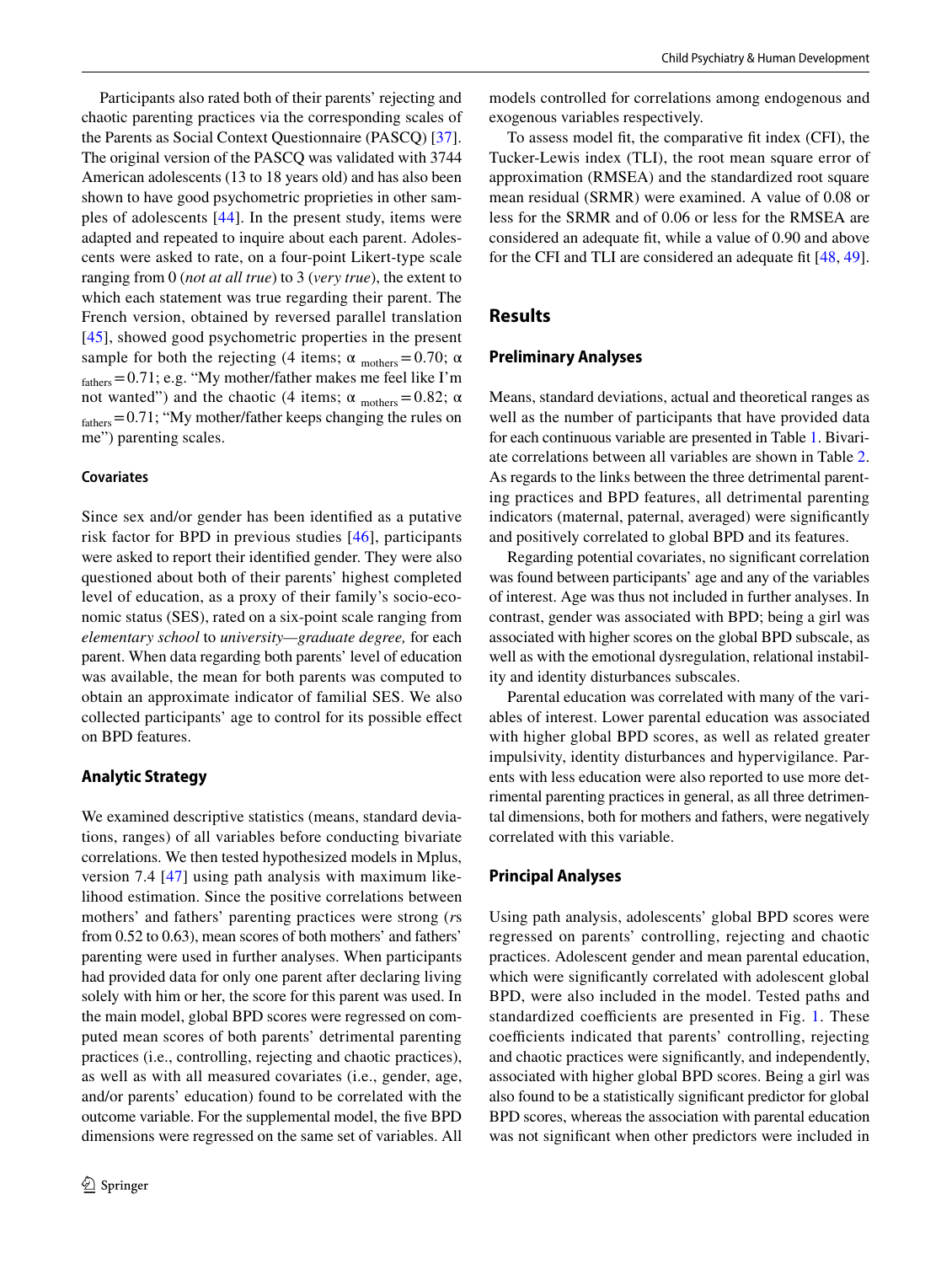<span id="page-4-0"></span>**Table 1** Descriptive statistics of dimensional variables

|                          |                         |                  |                  |      | Range       |               |         |
|--------------------------|-------------------------|------------------|------------------|------|-------------|---------------|---------|
|                          |                         | $\boldsymbol{n}$ | $\boldsymbol{M}$ | SD   | Theoretical | Actual        | Skew    |
| Age                      |                         | 270              | 15.30            | 0.97 |             | $14 - 19$     | 0.33    |
| Parental education       |                         |                  |                  |      |             |               |         |
|                          | Mothers                 | 230              | 3.54             | 1.26 | $0 - 5$     | $0.00 - 5.00$ | $-1.18$ |
|                          | Fathers                 | 230              | 3.58             | 1.37 | $0 - 5$     | $0.00 - 5.00$ | $-1.07$ |
|                          | Both parents (mean)     | 224              | 3.50             | 1.42 | $0 - 5$     | $0.00 - 5.00$ | $-0.99$ |
| Controlling parenting    |                         |                  |                  |      |             |               |         |
|                          | Mothers                 | 242              | 2.17             | 1.46 | $0 - 6$     | $0.00 - 6.00$ | 0.62    |
|                          | Fathers                 | 207              | 1.98             | 1.41 | $0 - 6$     | $0.00 - 6.00$ | 0.61    |
|                          | Both parents (mean)     | 244              | 2.08             | 1.31 | $0 - 6$     | $0.00 - 6.00$ | 0.63    |
| Rejecting parenting      |                         |                  |                  |      |             |               |         |
|                          | Mothers                 | 242              | 0.79             | 0.72 | $0 - 3$     | $0.00 - 3.00$ | 0.39    |
|                          | Fathers                 | 207              | 0.83             | 0.74 | $0 - 3$     | $0.00 - 3.00$ | 0.89    |
|                          | Both parents (mean)     | 244              | 0.80             | 0.65 | $0 - 3$     | $0.00 - 3.00$ | 0.80    |
| <b>Chaotic Parenting</b> |                         |                  |                  |      |             |               |         |
|                          | Mothers                 | 242              | 1.17             | 0.90 | $0 - 3$     | $0.00 - 3.00$ | 0.42    |
|                          | Fathers                 | 207              | 0.98             | 0.75 | $0 - 3$     | $0.00 - 3.00$ | 0.64    |
|                          | Both parents (mean)     | 244              | 1.08             | 0.74 | $0 - 3$     | $0.00 - 3.00$ | 0.41    |
| <b>Global BPD</b>        |                         | 269              | 1.30             | 0.42 | $0 - 3$     | $0.39 - 2.37$ | 0.15    |
| <b>BPD</b> dimensions    |                         |                  |                  |      |             |               |         |
|                          | Emotional dysregulation | 269              | 1.31             | 0.65 | $0 - 3$     | $0.00 - 3.00$ | 0.09    |
|                          | Impulsivity             | 269              | 0.94             | 0.56 | $0 - 3$     | $0.00 - 2.50$ | 0.54    |
|                          | Relational instability  | 269              | 1.16             | 0.56 | $0 - 3$     | $0.00 - 3.00$ | 0.48    |
|                          | Identity disturbances   | 269              | 1.58             | 0.63 | $0 - 3$     | $0.17 - 3.00$ | 0.00    |
|                          | Hypervigilance          | 269              | 1.52             | 0.48 | $0 - 3$     | $0.38 - 2.88$ | 0.20    |

the model. Because all possible paths are estimated, this model was just-identifed and no model ft is provided. In total, this model explained 27.7% of the variance in global  $BPD (p < 0.001)$ .

## **Supplemental Analyses**

All five measured BPD dimensions (emotional dysregulation, impulsivity, relational instability, identity disturbances, hypervigilance) were regressed on mean scores of controlling, rejecting and chaotic parenting. Adolescents' gender and mean parental education were included in the tested model. Tested paths and standardized coefficients for this model are presented in Fig. [2](#page-6-1). Results show that controlling parenting was linked with higher impulsivity and hypervigilance, whereas rejecting parenting was signifcantly associated with more relational instability, as well as marginally associated with more identity disturbances. Chaotic parenting was linked with higher emotional dysregulation and higher impulsivity. While parental education did not show any signifcant association with BPD scores, being a girl was associated with higher emotional dysregulation, relational instability and identity disturbances. Again, all possible paths were estimated such that no model ft could be calculated. The model explained 19.5% of the variance for emotional dysregulation  $(p < 0.001)$ , 20.8% for impulsivity ( $p < 0.001$ ), 14.1% for relational instability ( $p < 0.001$ ), 18.1% for identity disturbances ( $p < 0.001$ ), and 8.6% for hypervigilance  $(p < 0.01)$ .

# **Discussion**

# **Parenting and Global BPD**

The main objective of the present study was to better understand how various specifc parenting practices relate to adolescents' BPD features by using an integrative and empirically-supported parenting framework. In our sample, the extent to which adolescents perceived their parents to be controlling, rejecting and chaotic was associated with global BPD, which is consistent with previous research fndings on the associations between individual detrimental parenting practices and BPD [[27](#page-9-24)]. Our study also adds to previous research by uncovering the unique and additive contribution of each of the three detrimental parenting dimensions, over and above the BPD variance explained by gender. In addition, our results suggest that none of the measured parenting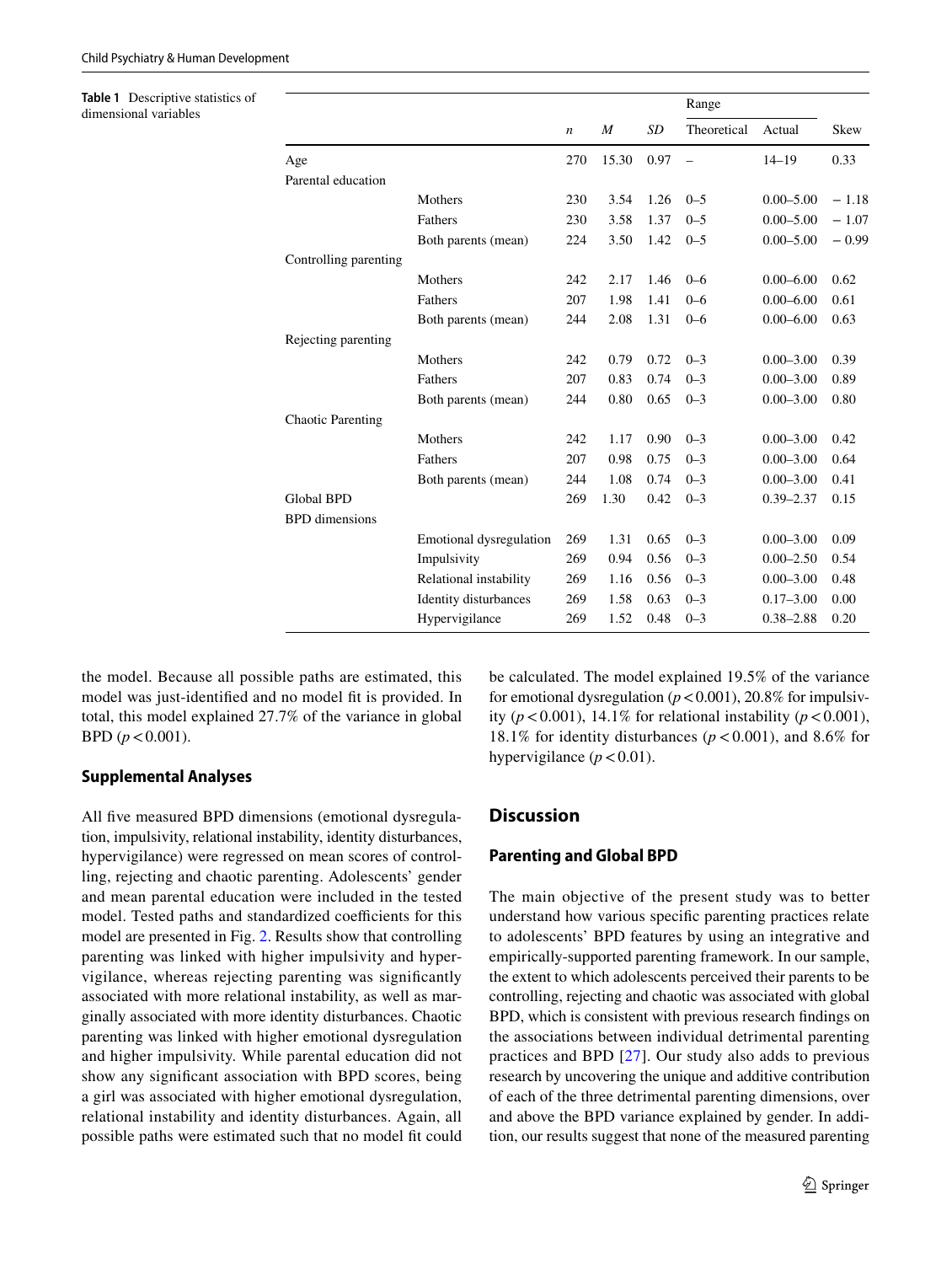| Measure                                             |  |       | 4      |                                        |                                                                      |                                                                                                                                                                                       |                                                                         |                                                                                                                                                   | $\overline{10}$ |          | $\overline{c}$ | $\overline{13}$                                                                                                                                                                                                                                                                                                                                                                      | $\overline{4}$ | $\overline{15}$                                                                                                                                                                                                                                                                                                                                                                                                           | 16                                                                                                                                                                                                                                                                                                                                                                                     | $\overline{17}$                                                                                                                                                                                                                                                                                                                                                                                                                                                   | $\frac{8}{2}$  |
|-----------------------------------------------------|--|-------|--------|----------------------------------------|----------------------------------------------------------------------|---------------------------------------------------------------------------------------------------------------------------------------------------------------------------------------|-------------------------------------------------------------------------|---------------------------------------------------------------------------------------------------------------------------------------------------|-----------------|----------|----------------|--------------------------------------------------------------------------------------------------------------------------------------------------------------------------------------------------------------------------------------------------------------------------------------------------------------------------------------------------------------------------------------|----------------|---------------------------------------------------------------------------------------------------------------------------------------------------------------------------------------------------------------------------------------------------------------------------------------------------------------------------------------------------------------------------------------------------------------------------|----------------------------------------------------------------------------------------------------------------------------------------------------------------------------------------------------------------------------------------------------------------------------------------------------------------------------------------------------------------------------------------|-------------------------------------------------------------------------------------------------------------------------------------------------------------------------------------------------------------------------------------------------------------------------------------------------------------------------------------------------------------------------------------------------------------------------------------------------------------------|----------------|
| l. Adolescent gender <sup>a</sup>                   |  | $-06$ |        | $-17^*$<br>$-02$<br>$-20^*$<br>$-63^*$ | $-15^{*}$<br>$-19^{*}$<br>$-19^{*}$<br>$-19^{*}$<br>$-90^{*}$<br>$-$ |                                                                                                                                                                                       |                                                                         |                                                                                                                                                   |                 | $\infty$ |                |                                                                                                                                                                                                                                                                                                                                                                                      |                |                                                                                                                                                                                                                                                                                                                                                                                                                           |                                                                                                                                                                                                                                                                                                                                                                                        | $\begin{array}{cccccccccc} \mathcal{C} & \mathcal{C} & \mathcal{C} & \mathcal{C} & \mathcal{C} & \mathcal{C} & \mathcal{C} & \mathcal{C} & \mathcal{C} & \mathcal{C} & \mathcal{C} & \mathcal{C} & \mathcal{C} & \mathcal{C} & \mathcal{C} & \mathcal{C} & \mathcal{C} & \mathcal{C} & \mathcal{C} & \mathcal{C} & \mathcal{C} & \mathcal{C} & \mathcal{C} & \mathcal{C} & \mathcal{C} & \mathcal{C} & \mathcal{C} & \mathcal{C} & \mathcal{C} & \mathcal{C} & \$ | 8 <sup>o</sup> |
| 2. Age                                              |  |       | ى<br>- |                                        |                                                                      |                                                                                                                                                                                       |                                                                         |                                                                                                                                                   |                 |          |                |                                                                                                                                                                                                                                                                                                                                                                                      |                |                                                                                                                                                                                                                                                                                                                                                                                                                           |                                                                                                                                                                                                                                                                                                                                                                                        |                                                                                                                                                                                                                                                                                                                                                                                                                                                                   |                |
| 3. Parental education (P)                           |  |       |        |                                        |                                                                      |                                                                                                                                                                                       |                                                                         |                                                                                                                                                   |                 |          |                |                                                                                                                                                                                                                                                                                                                                                                                      |                |                                                                                                                                                                                                                                                                                                                                                                                                                           |                                                                                                                                                                                                                                                                                                                                                                                        |                                                                                                                                                                                                                                                                                                                                                                                                                                                                   |                |
| 4. Controlling parenting (M)                        |  |       |        |                                        |                                                                      |                                                                                                                                                                                       |                                                                         |                                                                                                                                                   |                 |          |                |                                                                                                                                                                                                                                                                                                                                                                                      |                |                                                                                                                                                                                                                                                                                                                                                                                                                           |                                                                                                                                                                                                                                                                                                                                                                                        |                                                                                                                                                                                                                                                                                                                                                                                                                                                                   |                |
| 5. Controlling parenting (F)                        |  |       |        |                                        |                                                                      |                                                                                                                                                                                       |                                                                         |                                                                                                                                                   |                 |          |                |                                                                                                                                                                                                                                                                                                                                                                                      |                |                                                                                                                                                                                                                                                                                                                                                                                                                           |                                                                                                                                                                                                                                                                                                                                                                                        |                                                                                                                                                                                                                                                                                                                                                                                                                                                                   |                |
| 6. Controlling parenting (P)                        |  |       |        |                                        |                                                                      | $-10$<br>$-0$<br>$-0$<br>$-0$<br>$-0$<br>$-0$<br>$-0$<br>$-0$<br>$-0$<br>$-0$<br>$-0$<br>$-0$<br>$-0$<br>$-0$<br>$-0$<br>$-0$<br>$-0$<br>$-0$<br>$-0$<br>$-0$<br>$-0$<br>$-0$<br>$-0$ | $-10$<br>$-0.35$<br>$-0.55$<br>$-0.55$<br>$-0.55$<br>$-0.55$<br>$-0.55$ |                                                                                                                                                   |                 |          |                |                                                                                                                                                                                                                                                                                                                                                                                      |                |                                                                                                                                                                                                                                                                                                                                                                                                                           |                                                                                                                                                                                                                                                                                                                                                                                        |                                                                                                                                                                                                                                                                                                                                                                                                                                                                   |                |
| 7. Rejecting parenting (M)                          |  |       |        |                                        |                                                                      |                                                                                                                                                                                       |                                                                         |                                                                                                                                                   |                 |          |                |                                                                                                                                                                                                                                                                                                                                                                                      |                |                                                                                                                                                                                                                                                                                                                                                                                                                           |                                                                                                                                                                                                                                                                                                                                                                                        |                                                                                                                                                                                                                                                                                                                                                                                                                                                                   |                |
| 8. Rejecting parenting (F)                          |  |       |        |                                        |                                                                      |                                                                                                                                                                                       |                                                                         | $-11$<br>$-0.7$<br>$-0.5$<br>$-0.5$<br>$-0.5$<br>$-0.5$<br>$-0.5$<br>$-0.5$<br>$-0.5$<br>$-0.5$<br>$-0.5$<br>$-0.5$<br>$-0.5$<br>$-0.5$<br>$-0.5$ |                 |          |                | $\begin{array}{ccccccccc} \ddot{r} & \ddot{r} & \ddot{r} & \ddot{r} & \ddot{r} & \ddot{r} & \ddot{r} & \ddot{r} & \ddot{r} & \ddot{r} & \ddot{r} & \dot{r} & \dot{r} & \dot{r} & \dot{r} & \dot{r} & \dot{r} & \dot{r} & \dot{r} & \dot{r} & \dot{r} & \dot{r} & \dot{r} & \dot{r} & \dot{r} & \dot{r} & \dot{r} & \dot{r} & \dot{r} & \dot{r} & \dot{r} & \dot{r} & \dot{r} & \dot$ |                | $\frac{1}{2} \left[ \begin{array}{rrrr} 1 & \frac{1}{2} & \frac{1}{2} & \frac{1}{2} & \frac{1}{2} \\ \frac{1}{2} & \frac{1}{2} & \frac{1}{2} & \frac{1}{2} & \frac{1}{2} \\ \frac{1}{2} & \frac{1}{2} & \frac{1}{2} & \frac{1}{2} & \frac{1}{2} \\ \frac{1}{2} & \frac{1}{2} & \frac{1}{2} & \frac{1}{2} & \frac{1}{2} & \frac{1}{2} \end{array} \right] \frac{1}{2} \left[ \begin{array}{rrrr} 1 & \frac{1}{2} & \frac{$ | $\begin{array}{l} \mathbf{r}^{2}=\mathbf{r}^{2}-\mathbf{r}^{2}-\mathbf{r}^{2}=\mathbf{r}^{2}-\mathbf{r}^{2}-\mathbf{r}^{2}-\mathbf{r}^{2}-\mathbf{r}^{2}-\mathbf{r}^{2}-\mathbf{r}^{2}-\mathbf{r}^{2}-\mathbf{r}^{2}-\mathbf{r}^{2}-\mathbf{r}^{2}-\mathbf{r}^{2}-\mathbf{r}^{2}-\mathbf{r}^{2}-\mathbf{r}^{2}-\mathbf{r}^{2}-\mathbf{r}^{2}-\mathbf{r}^{2}-\mathbf{r}^{2}-\mathbf{r}$ |                                                                                                                                                                                                                                                                                                                                                                                                                                                                   |                |
| 9. Rejecting parenting (P)                          |  |       |        |                                        |                                                                      |                                                                                                                                                                                       |                                                                         |                                                                                                                                                   |                 |          |                |                                                                                                                                                                                                                                                                                                                                                                                      |                |                                                                                                                                                                                                                                                                                                                                                                                                                           |                                                                                                                                                                                                                                                                                                                                                                                        |                                                                                                                                                                                                                                                                                                                                                                                                                                                                   |                |
| 10. Chaotic parenting (M)                           |  |       |        |                                        |                                                                      |                                                                                                                                                                                       |                                                                         |                                                                                                                                                   |                 |          |                |                                                                                                                                                                                                                                                                                                                                                                                      |                |                                                                                                                                                                                                                                                                                                                                                                                                                           |                                                                                                                                                                                                                                                                                                                                                                                        |                                                                                                                                                                                                                                                                                                                                                                                                                                                                   |                |
| 11. Chaotic parenting (F)                           |  |       |        |                                        |                                                                      |                                                                                                                                                                                       |                                                                         |                                                                                                                                                   |                 |          |                |                                                                                                                                                                                                                                                                                                                                                                                      |                |                                                                                                                                                                                                                                                                                                                                                                                                                           |                                                                                                                                                                                                                                                                                                                                                                                        |                                                                                                                                                                                                                                                                                                                                                                                                                                                                   |                |
| 12. Chaotic parenting (P)                           |  |       |        |                                        |                                                                      |                                                                                                                                                                                       |                                                                         |                                                                                                                                                   |                 |          |                |                                                                                                                                                                                                                                                                                                                                                                                      |                |                                                                                                                                                                                                                                                                                                                                                                                                                           |                                                                                                                                                                                                                                                                                                                                                                                        |                                                                                                                                                                                                                                                                                                                                                                                                                                                                   |                |
| 13. BPD global score                                |  |       |        |                                        |                                                                      |                                                                                                                                                                                       |                                                                         |                                                                                                                                                   |                 |          |                |                                                                                                                                                                                                                                                                                                                                                                                      |                |                                                                                                                                                                                                                                                                                                                                                                                                                           |                                                                                                                                                                                                                                                                                                                                                                                        |                                                                                                                                                                                                                                                                                                                                                                                                                                                                   |                |
| 14. Emotional dysregulation                         |  |       |        |                                        |                                                                      |                                                                                                                                                                                       |                                                                         |                                                                                                                                                   |                 |          |                |                                                                                                                                                                                                                                                                                                                                                                                      |                |                                                                                                                                                                                                                                                                                                                                                                                                                           |                                                                                                                                                                                                                                                                                                                                                                                        |                                                                                                                                                                                                                                                                                                                                                                                                                                                                   |                |
| 15. Impulsivity                                     |  |       |        |                                        |                                                                      |                                                                                                                                                                                       |                                                                         |                                                                                                                                                   |                 |          |                |                                                                                                                                                                                                                                                                                                                                                                                      |                |                                                                                                                                                                                                                                                                                                                                                                                                                           |                                                                                                                                                                                                                                                                                                                                                                                        |                                                                                                                                                                                                                                                                                                                                                                                                                                                                   |                |
| 16. Relational instability                          |  |       |        |                                        |                                                                      |                                                                                                                                                                                       |                                                                         |                                                                                                                                                   |                 |          |                |                                                                                                                                                                                                                                                                                                                                                                                      |                |                                                                                                                                                                                                                                                                                                                                                                                                                           |                                                                                                                                                                                                                                                                                                                                                                                        |                                                                                                                                                                                                                                                                                                                                                                                                                                                                   |                |
| 17. Identity disturbances                           |  |       |        |                                        |                                                                      |                                                                                                                                                                                       |                                                                         |                                                                                                                                                   |                 |          |                |                                                                                                                                                                                                                                                                                                                                                                                      |                |                                                                                                                                                                                                                                                                                                                                                                                                                           |                                                                                                                                                                                                                                                                                                                                                                                        |                                                                                                                                                                                                                                                                                                                                                                                                                                                                   |                |
| 18. Hypervigilance                                  |  |       |        |                                        |                                                                      |                                                                                                                                                                                       |                                                                         |                                                                                                                                                   |                 |          |                |                                                                                                                                                                                                                                                                                                                                                                                      |                |                                                                                                                                                                                                                                                                                                                                                                                                                           |                                                                                                                                                                                                                                                                                                                                                                                        |                                                                                                                                                                                                                                                                                                                                                                                                                                                                   |                |
| P mean of both parents' score, M mothers, F fathers |  |       |        |                                        |                                                                      |                                                                                                                                                                                       |                                                                         |                                                                                                                                                   |                 |          |                |                                                                                                                                                                                                                                                                                                                                                                                      |                |                                                                                                                                                                                                                                                                                                                                                                                                                           |                                                                                                                                                                                                                                                                                                                                                                                        |                                                                                                                                                                                                                                                                                                                                                                                                                                                                   |                |
| p < 05                                              |  |       |        |                                        |                                                                      |                                                                                                                                                                                       |                                                                         |                                                                                                                                                   |                 |          |                |                                                                                                                                                                                                                                                                                                                                                                                      |                |                                                                                                                                                                                                                                                                                                                                                                                                                           |                                                                                                                                                                                                                                                                                                                                                                                        |                                                                                                                                                                                                                                                                                                                                                                                                                                                                   |                |

**Table 2** Correlations between detrimental parenting practices, other putative risk factors and BPD features

 $a =$ male,  $1 =$ female

<span id="page-5-0"></span> $a_0$  = male, 1 = female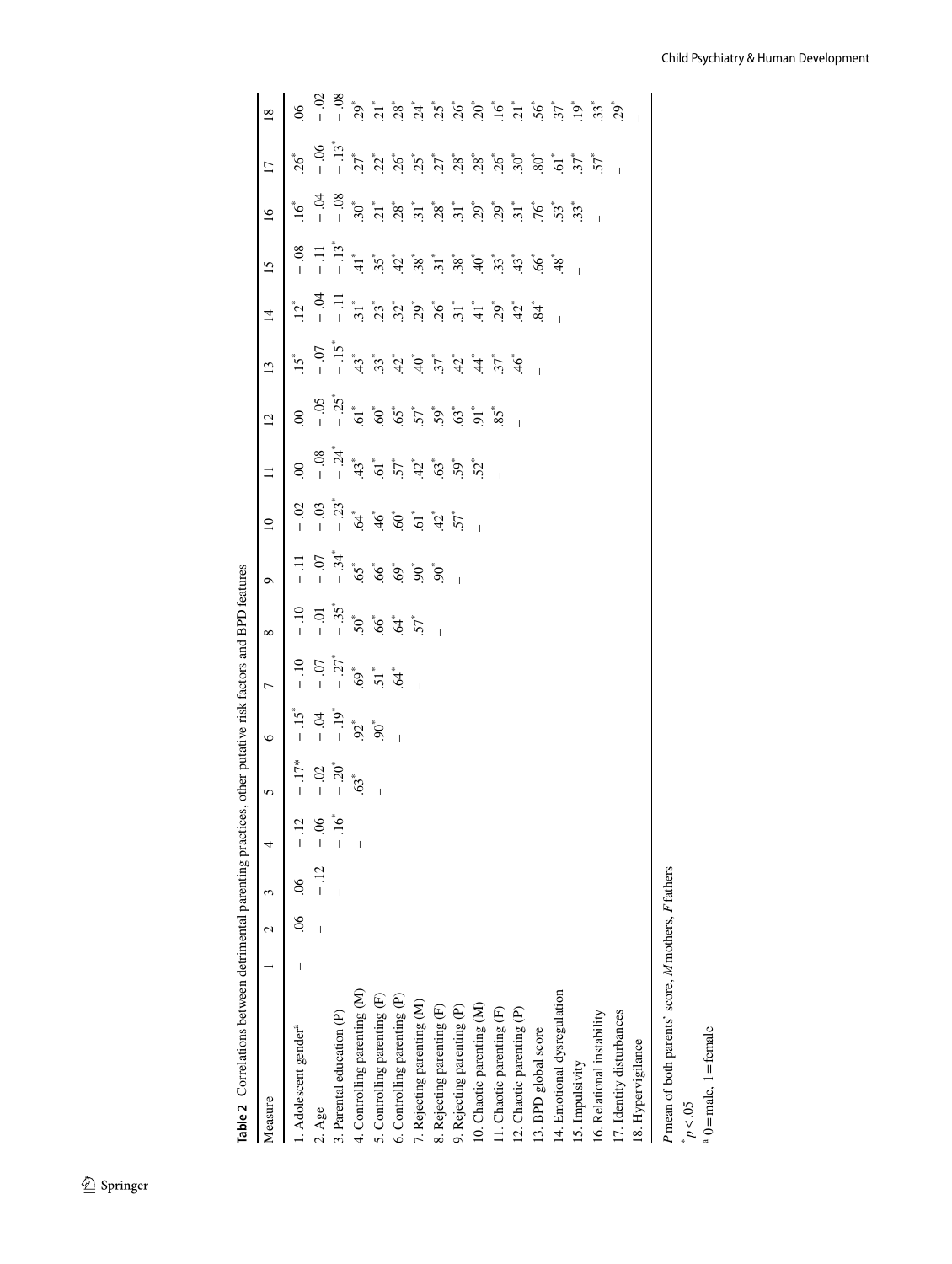<span id="page-6-0"></span>

<span id="page-6-1"></span>**Fig. 2** Pathways between parents' detrimental parenting and adolescents' BPD features, controlling for gender and parental education. Numbers represent standardized path coefficients. The dash qualities

practices are less important than the others, as the magnitude of all path coefficients was similar (i.e. ranging from 0.16 to 0.24).

#### **Parenting and BPD Dimensions**

Our supplemental goal was to explore how the three components of detrimental parenting were associated with specifc BPD features in adolescents. After fnding all three parenting dimensions to be signifcantly related to the global BPD of lines depict non-signifcant pathways. Detrimental parenting practices and parental education are mothers' and fathers' computed mean scores.  $\dagger p < .10$ ; \*  $p < .05$ . a 0 = male; 1 = female

measure, we found that each seems to contribute to diferent BPD features.

#### **Chaotic Parenting Practices**

Chaotic parenting was associated with higher emotional dysregulation and higher impulsivity. These associations are somewhat surprising, since most previous research on parenting and BPD has mainly focused on the role of rejecting and/or controlling practices [\[30](#page-9-27), [39](#page-10-1)]. However, our fndings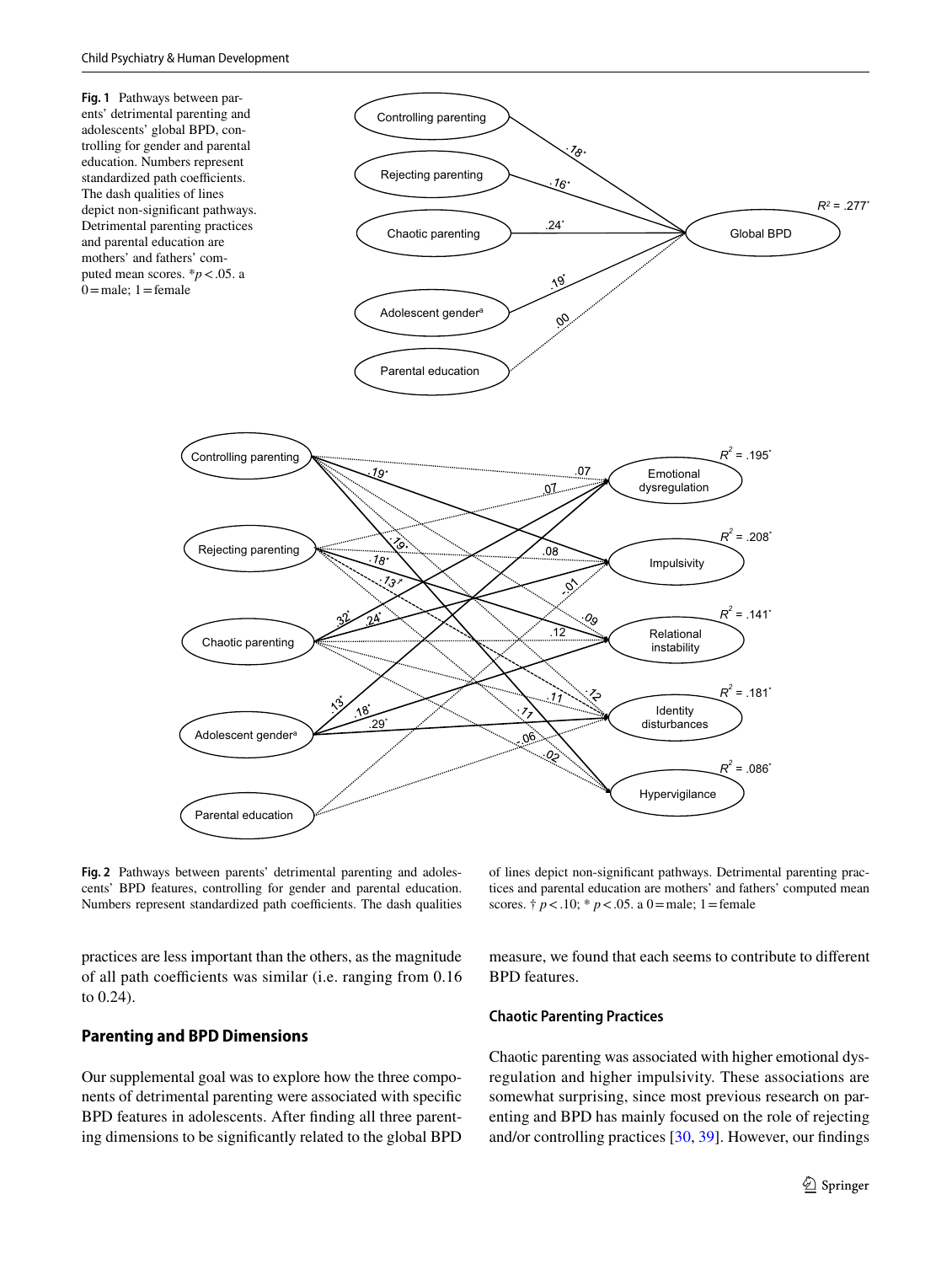are consistent with other research outside the feld of BPD. For instance, chaotic parenting has previously been associated with greater emotional dysregulation [[50,](#page-10-12) [51\]](#page-10-13). Considering that the parent–child relationship is the frst context in which children learn to regulate their emotions, chaotic parental behavior may contribute to dysregulation in a number of ways. For instance, when parents behave in a chaotic manner, they may tend to evoke children's frustration, confusion or sadness, thereby increasing the level of negative emotions children experience, making it more difficult to develop healthy emotional regulation skills. It may also be that more chaotic parents don't consider their children's need for regulation and thus rarely put them in a context where they can develop these skills, or that such parents are unable to adequately support their child in this learning process. On the contrary, when parents label emotions, discuss their importance, as well as model adequate emotional expression and regulation, it fosters the development of efficient emotional regulation skills [\[52,](#page-10-14) [53\]](#page-10-15).

Regarding impulsivity, there is a plethora of studies out of the BPD feld linking chaotic parenting practices to impulsivity-related disorders, such as deliberate self-harm [\[54\]](#page-10-16), substance use [[55](#page-10-17)], inattention and hyperactivity [\[56\]](#page-10-18), externalizing problems [[57\]](#page-10-19), disruptive behavior [\[58\]](#page-10-20) and conduct disorder symptoms [\[59\]](#page-10-21). Since children learn to regulate their behaviors according to the responses of important people in their lives, children have no way of knowing whether they are behaving appropriately or not if their parents' feedback and responses are unpredictable or non-contingent [\[60](#page-10-22)]. Moreover, aggressive or non-compliant behavior could also be an attempt to attract an uninvolved or unpredictable parent's attention [\[61](#page-10-23)].

In sum, whereas chaotic parenting has rarely been investigated as a precursor of BPD, our study suggests that it is linked to two regulatory (emotional and behavioral) dimensions of BPD. These results are particularly important since emotional dysregulation and impulsivity are often seen as two of the most central dimensions of the disorder [[21](#page-9-18)]. Although these fndings do need to be replicated, ideally in a longitudinal design, we recommend integrating a chaotic parenting measure in future studies, since it seems to play a more important role in BPD's etiology than what has been previously suggested.

#### **Controlling Parenting Practices**

Controlling parenting practices were also found to be signifcant predictors of two BPD features, namely impulsivity and hypervigilance. Although previous research fndings revealed associations between diferent forms of controlling parenting and global BPD  $[15]$ , none of them had investigated the association with specifc BPD features. Once again, our results are in line with research pertaining to other forms of psychopathology.

Regarding impulsivity, numerous studies have found controlling parenting practices to be linked with externalizing behaviors in general  $[62]$  $[62]$ , as well as with other more specific impulsivity-related behaviors such as physical aggression [\[63](#page-10-25)], conduct problems [\[64\]](#page-10-26), delinquency [[65](#page-10-27)] and antisocial behavior [\[66](#page-10-28)]. Our study also suggests that controlling parenting is signifcantly associated with a hypervigilant, hostile and paranoid view of interpersonal relationships. Although the infuence of parent–child relationships on the quality of subsequent relationships is commonly accepted and at the core of many theories, such as attachment theory [\[67](#page-10-29)], there is only scarce empirical evidence regarding the role of controlling parenting as an antecedent of hypervigilance or lower social trust. Only one study has, to our knowledge, found a form of controlling parenting (i.e., overprotection) to be linked with diminished social trust  $[68]$  $[68]$ . Our findings therefore contribute to support a largely accepted theoretical idea, underlining the role of controlling parenting as a risk factor for the development of relational trust.

#### **Rejecting Parenting Practices**

In contrast, the commonly accepted association between warm and accepting parenting and subsequent relationship satisfaction has been well documented [[69\]](#page-10-31). Thus, our fndings linking rejecting parenting practices and the BPD dimension of relational instability are consistent with this line of research. Adolescents who perceive their parents as rejecting may tend to recreate previously learned interactional patterns and fnd themselves in similarly disappointing and unstable relationships [[70\]](#page-10-32).

Though marginal, a positive link between parental rejection and identity disturbances was found in our study. This result is consistent with previous research reporting positive association between warm and supportive parenting and positive identity development during adolescence [\[71](#page-10-33)]. Connectedness and security feelings within the parent–child relationship are thought to set the ground for the exploration and experimentation of identity options that promote identity development [\[72](#page-10-34)].

#### **Strengths, Limitations, and Future Directions**

One of the salient strengths of this study is the use of integrative, theoretically and empirically grounded frameworks for all of its constructs (parenting and BPD), which fostered breadth and nuances in its measures. Regarding parenting, information was provided about all three components, both mothers and fathers, which has led us to uncover the unique importance of all three parenting practices in relation to BPD during adolescence. In regards to BPD, measuring all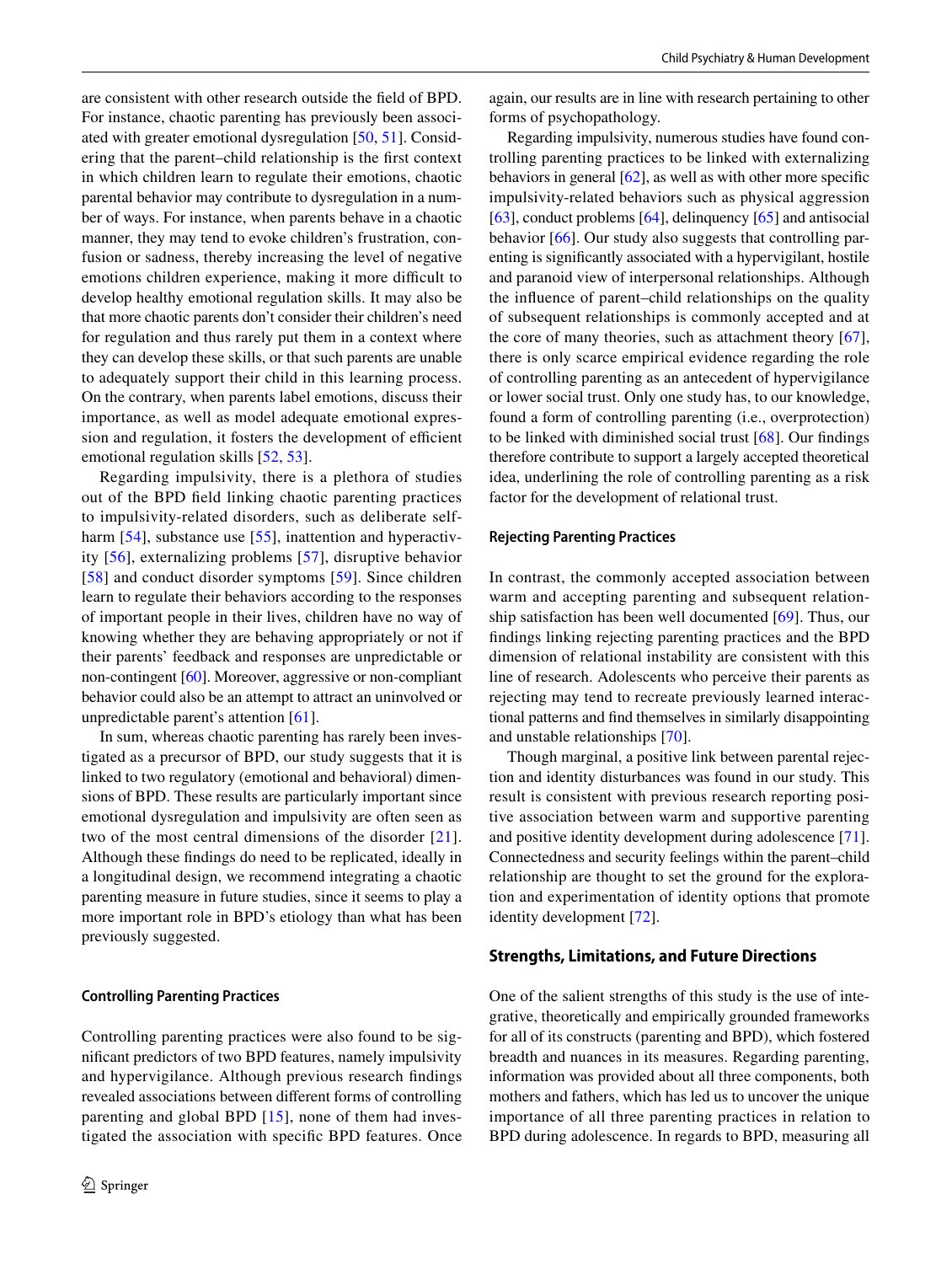of its diferent components with Geiger and Crick's model  $[12]$  and using the more valid, dimensional approach  $[17]$ , [73](#page-10-35)] also proved to be useful. Measuring these dimensions separately has permitted us to examine associations between specifc parenting behaviors and specifc BPD features, which can be useful for screening and for crafting prevention or intervention programs for families. Moreover, since the dimensions relative to BPD in Geiger and Crick's conceptualization [[12](#page-9-8)] are sometimes part of other PDs (e.g. narcissistic, antisocial), our fndings could also contribute to research in these felds.

Our study also has a number of limitations that need to be considered when interpreting results. First, all measures were provided by adolescents, which increases the risk of observing illusory correlations which might emerge when using self-report measures from the same respondent for both the predictor and criterion variables (i.e., common method variance) [[74](#page-10-36)]. The use of parental questionnaires would have limited the possible impact of adolescents' bias while reporting on their parent's practices. Unfortunately, we failed to recruit enough of our participants' parents to examine the proposed models using a multiple informant approach, which might be particularly important to implement in future studies in the feld, for adolescents with BDP features may be more likely to have distorted negative perceptions of signifcant others, such as their parental fgures [\[75](#page-10-37)]. Observations of parenting behaviors rated by independent coders would constitute a more objective measure of parenting practices.

Another main methodological limit of our study is its cross-sectional design. Our fndings should be replicated in prospective, longitudinal studies. Such research designs could not only examine whether detrimental parenting represent potential risk factors for BPD, but also test bidirectional effects between parenting and adolescent difficult personality, such as those observed by Stepp and colleagues [[76](#page-11-0)]. Furthermore, as it wouldn't have been ethical to collect data about trauma through an anonymous questionnaire, this important putative risk factor for BPD wasn't taken into account in our model but should be included in future studies using a diferent research method.

Altogether, such investigations of BPD during adolescence are essential to better identify at-risk families and to guide the elaboration of prevention and early intervention programs, in hopes of preventing the development of this severe disorder in early adulthood and/or treating it in childhood before symptoms are entrenched. Our results suggest that all three parenting dimensions examined in this study are related to the presence of BPD features in adolescence and should therefore be taken into account when helping families of young ones at risk for BPD, as well as for other disorders who share common dimensions with BPD. The links found between parental practices and specifc BPD dimensions could also inform interventions, that is considering these results can be replicated prospectively in other studies. Although a number of resources and support programs are available for the loved ones of adult BPD probands (e.g. The Family Connections Program; [[77\]](#page-11-1)), little is known about the way parents can support an adolescent sufering from BPD. Even if the direction of the association between parenting and BPD remains unclear and should be investigated in future studies, it seems important to support parents and teach them helpful parental practices, as well as accompany especially those whose adolescents show early signs of BPD, to help them develop both personal and parental skills likely to attenuate their offspring's difficulties.

# **Summary**

There has been a recent increase in research investigating the role of early environment on the emergence of symptomatic features of borderline personality disorders (BPD) in childhood and adolescence. The goal of the present study was to investigate the association between detrimental parenting practices (i.e., controlling, rejecting and chaotic practices) and the presence of BPD features within a nonclinical sample of adolescents. Participants assessed their own BPD features and both of their parents' parenting practices. The present fndings suggest that the extent to which adolescents perceived their parents to be controlling, rejecting and chaotic was associated with a measure of global BPD features. Supplemental analyses revealed that all three parenting dimensions were related to the presence of specifc BPD features. Chaotic parenting was associated with emotional dysregulation and impulsivity; rejecting parenting with relational instability and marginally with identity disturbances; and controlling parenting with impulsivity and hypervigilance. Even if these fndings should be replicated in prospective, longitudinal studies, they further our understanding of the association between parenting practices and BPD features in adolescence and could serve to inform prevention and intervention programs.

**Funding** This research was funded by the Fonds de recherche du Québec—Société et Culture (FRQ-SC) research grant (# 196443). The research was also supported by scholarships from the Université de Montréal and the FRQ-SC to the frst author during the completion of her Ph.D.

# **Declarations**

**Conflict of interest** The authors declare that they have no confict of interest.

**Ethical Approval** All procedures performed in this study involving human participants were in accordance with the ethical standards of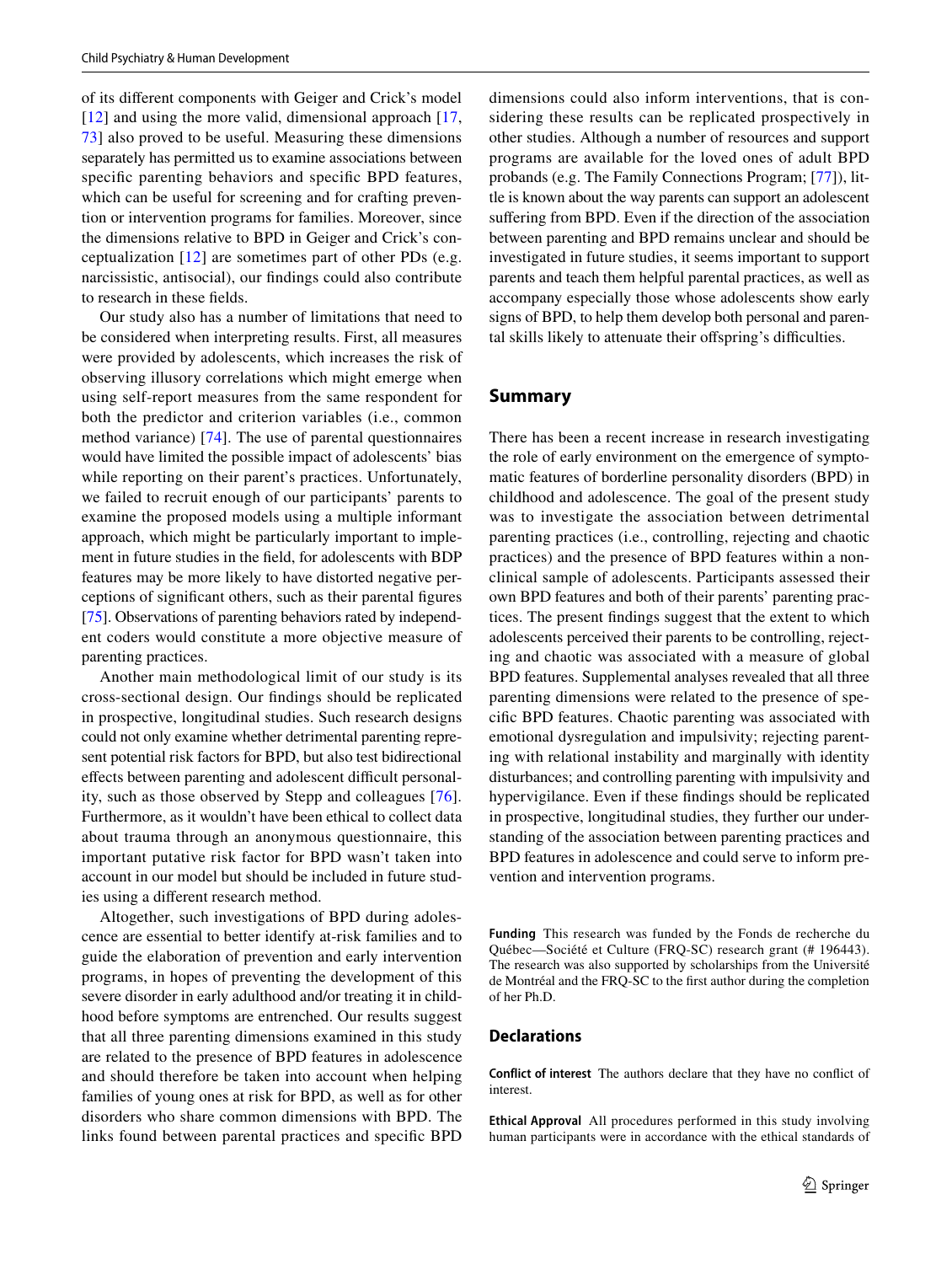the institutional research committee and with the 1964 Helsinki Declaration and its later amendments or comparable ethical standards.

**Informed consent** Informed consent was obtained for all the adolescents who participated in the study.

# **References**

- <span id="page-9-0"></span>1. APA (2013) Diagnostic and statistical manual of mental disorders, 5th edn. American Psychiatric Publishing, Arlington, USA
- <span id="page-9-1"></span>2. Grant BF, Chou SP, Ruan WJ, Goldstein RB, Boji H, Stinson FS et al (2008) Prevalence, correlates, disability, and comorbidity of DSM-IV borderline personality disorder : results from the wave 2 national epidemiologic survey on alcohol and related conditions. J Clin Psychiatry 69:533–545
- <span id="page-9-17"></span>3. Kaess M, Brunner R, Chanen A (2014) Borderline personality disorder in adolescence. Pediatrics 134:782
- 4. Leichsenring F, Leibing E, Kruse J, New AS, Leweke F (2011) Borderline personality disorder. Lancet 377:74–84
- 5. National Collaborating Centre for Mental Health (2009) Borderline personality disorder: treatment and management, nice clinical guidelines no.78. British Psychological Society, Leicester, UK
- <span id="page-9-2"></span>6. Winograd G, Cohen P, Chen H (2008) Adolescent borderline symptoms in the community: prognosis for functioning over 20 years. J Child Psychol Psychiatry 49:933–941
- <span id="page-9-3"></span>7. Winsper C, Lereya ST, Marwaha S, Thompson A, Eyden J, Singh SP (2016) The aetiological and psychopathological validity of borderline personality disorder in youth: a systematic review and meta-analysis. Clin Psychol Rev 44:13–24
- <span id="page-9-4"></span>8. Lyons-Ruth K, Bureau JF, Holmes B, Easterbrooks A, Brooks NH (2013) Borderline symptoms and suicidality/self-injury in late adolescence: prospectively observed relationship correlates in infancy and childhood. Psychiatry Res 206:273–281
- <span id="page-9-5"></span>9. Bradley B, Jenei J, Westen D (2005) Etiology of borderline personality disorder: disentangling the contributions of intercorrelated antecedents. J Nerv Ment Dis 193:24–31
- <span id="page-9-6"></span>10. Boucher MÈ, Pugliese J, Allard-Chapais C, Lecours S, Ahoundova L, Chouinard R et al (2017) Parent–child relationship associated with the development of borderline personality disorder: a systematic review. Personal Ment Health 11:229–255
- <span id="page-9-7"></span>11. Hardt J, Rutter M (2004) Validity of adult retrospective reports of adverse childhood experiences: review of the evidence. J Child Psychol Psychiatry 45:260–273
- <span id="page-9-8"></span>12. Geiger TC, Crick NR (2010) Developmental pathways to personality disorders. In: Ingram RE, Price JM (eds) Vulnerability to psychopathology: risk across the lifespan, 2nd edn. Guilford Press, New York, USA, pp 57–108
- <span id="page-9-9"></span>13. Hinshaw SP (2013) Developmental psychopathology as a scientifc discipline. In: Beauchaine TP, Hinshaw SP (eds) Child and adolescent psychopathology, 2nd edn. John Wiley & Sons, Hoboken, USA, pp 577–609
- <span id="page-9-10"></span>14. Crowell SE, Beauchaine TP, Linehan MM (2009) A biosocial developmental model of borderline personality: elaborating and extending Linehan's theory. Psychol Bull 135:495–510
- <span id="page-9-11"></span>15. Belsky DW, Caspi A, Arseneault L, Bleidorn W, Fonagy P, Goodman M et al (2012) Etiological features of borderline personality related characteristics in a birth cohort of 12-year-old children. Dev Psychopathol 24:251–265
- <span id="page-9-12"></span>16. Chanen AM, Chanen AM, Kaess M, Kaess M (2012) Developmental pathways to borderline personality disorder. Curr Psychiatry Rep 14:45–53
- <span id="page-9-13"></span>17. Fonagy P, Speranza M, Luyten P, Kaess M, Hessels C, Bohus M (2015) ESCAP expert article: Borderline personality disorder

 $\circled{2}$  Springer

in adolescence: an expert research review with implications for clinical practice. Eur Child Adolesc Psychiatry 24:1307–1320

- <span id="page-9-14"></span>18. Chanen AM, McCutcheon L (2013) Prevention and early intervention for borderline personality disorder: current status and recent evidence. Br J Psychiatry 202:s24–s29
- <span id="page-9-15"></span>19. Clark LA (2009) Stability and change in personality disorder. Curr Dir Psychol Sci 18:27–31
- <span id="page-9-16"></span>20. Zimmerman M, Chelminski I, Young D, Dalrymple K, Martinez J (2013) Is dimensional scoring of borderline personality disorder important only for subthreshold levels of severity? J Pers Disord 27:244–251
- <span id="page-9-18"></span>21. Michonski JD (2014) The underlying factor structure of DSM criteria in youth BPD. In: Sharp C, Tackett JL (eds) Handbook of borderline personality disorder in children and adolescents. Springer, New York, USA, pp 35–48
- <span id="page-9-20"></span>22. Morey LC (2007) Personality Assessment Inventory (PAI): professional manual, 2nd. Psychological Assessment Resources, Lutz, USA
- <span id="page-9-19"></span>23. Trull TJ, Tomko RL, Brown WC, Scheiderer EM (2010) Borderline personality disorder in 3-D: dimensions, symptoms, and measurement challenges. Soc Personal Psychol Compass 4:1057–1069
- <span id="page-9-21"></span>24. Hallquist MN, Hipwell AE, Stepp SD (2015) Poor self-control and harsh punishment in childhood prospectively predict borderline personality symptoms in adolescent girls. J Abnorm Psychol 124:549–564
- <span id="page-9-22"></span>25. Whalen DJ, Malkin ML, Freeman MJ, Young J, Gratz KL (2015) Brief report: borderline personality symptoms and perceived caregiver criticism in adolescents. J Adolesc 41:157–161
- <span id="page-9-23"></span>26. Schuppert HM, Albers CJ, Minderaa RB, Emmelkamp PM, Nauta MH (2015) Severity of borderline personality symptoms in adolescence: relationship with maternal parenting stress, maternal psychopathology, and rearing styles. J Pers Disord 29:289–302
- <span id="page-9-24"></span>27. Carlson EA, Egeland B, Sroufe LA (2009) A prospective investigation of the development of borderline personality symptoms. Dev Psychopathol 21:1311–1334
- <span id="page-9-25"></span>28. Infurna MR, Brunner R, Holz B, Parzer P, Giannone F, Reichl C et al (2016) The specifc role of childhood abuse, parental bonding, and family functioning in female adolescents with borderline personality disorder. J Pers Disord 30:177–192
- <span id="page-9-26"></span>29. Winsper C, Wolke D, Lereya T (2015) Prospective associations between prenatal adversities and borderline personality disorder at 11–12 years. Psychol Med 45:1025–1037
- <span id="page-9-27"></span>30. Macfe J, Strimpfel JM (2014) Parenting and the development of borderline personality disorder. In: Sharp C, Tackett JL (eds) Handbook of borderline personality disorder in children and adolescents. Springer, New York, USA, pp 277–289
- <span id="page-9-28"></span>31. Gray MR, Steinberg L (1999) Unpacking authoritative parenting: reassessing a multidimensional construct. J Marriage Fam 61:574–587
- <span id="page-9-29"></span>32. Baumrind D (1966) Efects of authoritative parental control on child behavior. Child Dev 37:887–907
- <span id="page-9-30"></span>33. Barber BK (1996) Parental psychological control: revisiting a neglected construct. Child Dev 67:3296–3319
- <span id="page-9-31"></span>34. Aunola K, Tolvanen A, Viljaranta J, Nurmi J-E (2013) Psychological control in daily parent-child interactions increases children's negative emotions. J Fam Psychol 27:453–462
- <span id="page-9-32"></span>35. Soenens B, Vansteenkiste M (2010) A theoretical upgrade of the concept of parental psychological control: proposing new insights on the basis of self-determination theory. Dev Rev 30:74–99
- <span id="page-9-33"></span>36. Mageau GA, Bureau JS, Ranger F, Allen M-P, Soenens B (2016) The role of parental achievement goals in predicting autonomy-supportive and controlling parenting. J Child Fam Stud 25:1702–1711
- <span id="page-9-34"></span>37. Skinner E, Johnson S, Snyder T (2005) Six dimensions of parenting: a motivational model. Parent Sci Pract 5:175–235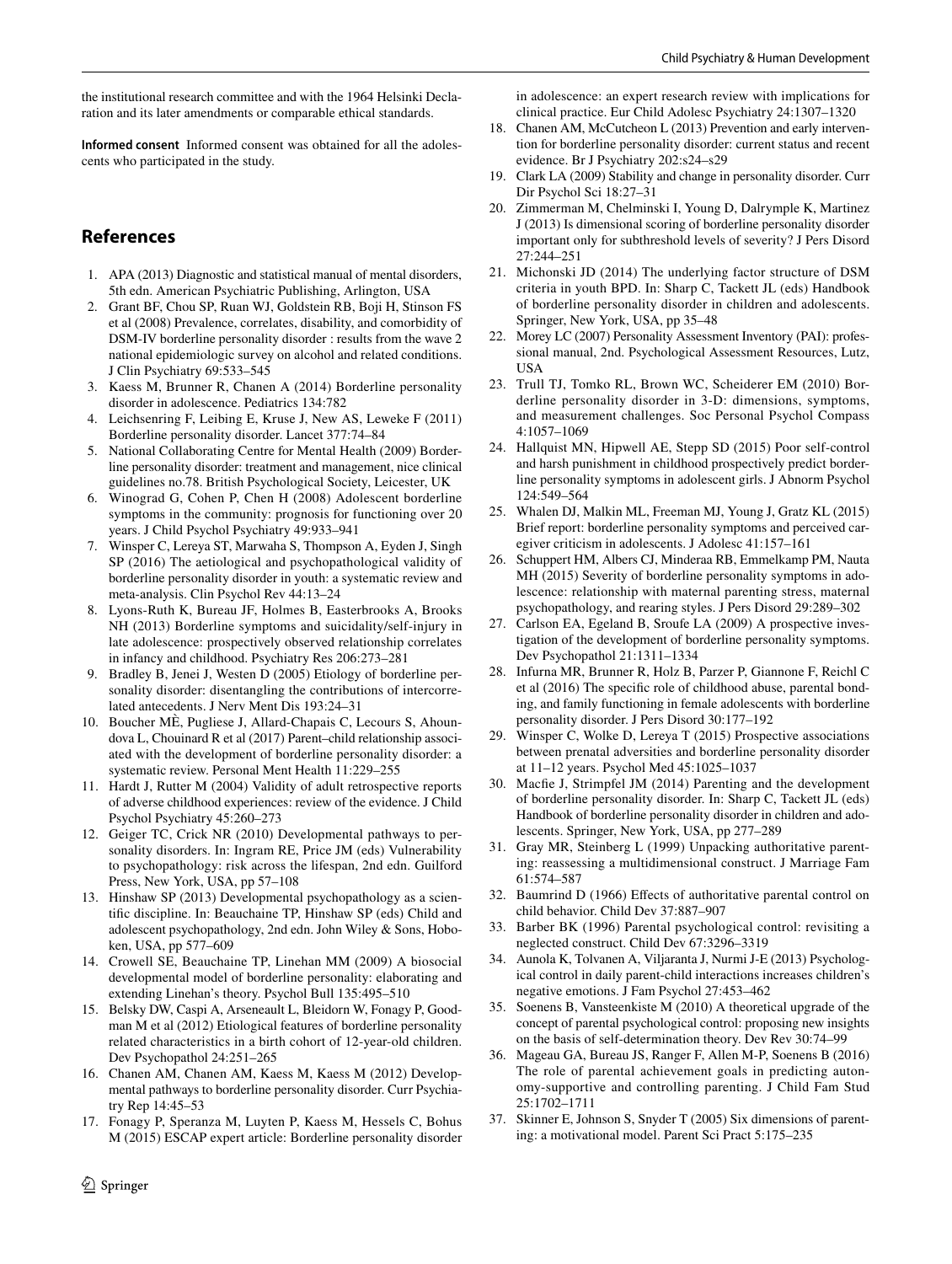- <span id="page-10-0"></span>38. Grolnick WS (2003) The psychology of parental control: how well-meant parenting backfres. Lawrence Erlbaum Associates, Mahwah, USA
- <span id="page-10-1"></span>39. Ryan RM (2005) The developmental line of autonomy in the etiology, dynamics, and treatment of borderline personality disorders. Dev Psychopathol 17:987–1006
- <span id="page-10-2"></span>40. Routhier C, Houle M, Chabot M (2014) PAI: inventaire de la personnalité. Institut de recherches psychologiques, Montréal, Canada
- <span id="page-10-3"></span>41. Jacobo MC, Blais MA, Baity MR, Harley R (2007) Concurrent validity of the personality assessment inventory borderline scales in patients seeking dialectical behavior therapy. J Pers Assess 88:74–80
- <span id="page-10-4"></span>42. Mageau GA, Ranger F, Joussemet M, Koestner R, Moreau E, Forest J (2015) Validation of the perceived parental autonomy support scale (P-PASS). Can J Behav Sci 47:251–262
- <span id="page-10-5"></span>43. Won S, Yu SL (2018) Relations of perceived parental autonomy support and control with adolescents' academic time management and procrastination. Learn Individ Difer 61:205–215
- <span id="page-10-6"></span>44. Rowe SL, Zimmer-Gembeck MJ, Rudolph J, Nesdale D (2015) A longitudinal study of rejecting and autonomy-restrictive parenting, rejection sensitivity, and socioemotional symptoms in early adolescents. J Abnorm Child Psychol 43:1107–1118
- <span id="page-10-7"></span>45. Vallerand RJ (1989) Vers une méthodologie de validation transculturelle de questionnaires psychologiques: implications pour la recherche en langue française 30:662–680
- <span id="page-10-8"></span>46. Bradley R, Zittel Conklin C, Westen D (2005) The borderline personality diagnosis in adolescents: gender diferences and subtypes. J Child Psychol Psychiatry 46:1006–1019
- <span id="page-10-9"></span>47. Muthén LK, Muthén BO (1998–2010) Mplus user's guide, 6th edn. Muthén & Muthén, Los Angeles, USA
- <span id="page-10-10"></span>48. Awang Z (2012) Structural equation modeling using amos graphic. Penerbit Universiti Teknologi MARA, Shah Alam, Malaysia
- <span id="page-10-11"></span>49. Hu L, Bentler PM (1999) Cutoff criteria for fit indexes in covariance structure analysis: conventional criteria versus new alternatives. Struct Equ Modeling 6:1–55
- <span id="page-10-12"></span>50. Balan R, Dobrean A, Roman GD, Balazsi R (2017) Indirect efects of parenting practices on internalizing problems among adolescents: the role of expressive suppression. J Child Fam Stud 26:40–47
- <span id="page-10-13"></span>51. Manczak EM, Ham PJ, Sinard RN, Chen E (2019) Beyond positive or negative: variability in daily parent-adolescent interaction quality is associated with adolescent emotion dysregulation. Cogn Emot 33:840–847
- <span id="page-10-14"></span>52. Mirabile SP (2014) Parents' inconsistent emotion socialization and children's socioemotional adjustment. J Appl Dev Psychol 35:392–400
- <span id="page-10-15"></span>53. Morris AS, Silk JS, Steinberg L, Myers SS, Robinson LR (2007) The role of the family context in the development of emotion regulation. Soc Dev 16:361–388
- <span id="page-10-16"></span>54. Mitrou F, Gaudie J, Lawrence D, Silburn SR, Stanley FJ, Zubrick SR (2010) Antecedents of hospital admission for deliberate self-harm from a 14-year follow-up study using datalinkage. BMC Psychiatry 10:82
- <span id="page-10-17"></span>55. Amoateng AY, Barber BK, Erickson LD (2006) Family predictors of adolescent substance use: the case of high school students in the Cape metropolitan area, Cape Town, South Africa. J Child Adolesc Ment Health 18:7–15
- <span id="page-10-18"></span>56. Sasser TR, Kalvin CB, Bierman KL (2016) Developmental trajectories of clinically significant attention-deficit/hyperactivity disorder (ADHD) symptoms from grade 3 through 12 in a high-risk sample: predictors and outcomes. J Abnorm Psychol 125:207–219
- <span id="page-10-19"></span>57. Ruiz-Ortiz R, Braza P, Carreras R, Muñoz JM (2017) Diferential efects of mother's and father's parenting on prosocial and

antisocial behavior: child sex moderating. J Child Fam Stud 26:2182–2190

- <span id="page-10-20"></span>58. Duncombe ME, Havighurst SS, Holland KA, Frankling EJ (2012) The contribution of parenting practices and parent emotion factors in children at risk for disruptive behavior disorders. Child Psychiatry Hum Dev 43:715–733
- <span id="page-10-21"></span>59. Murray J, Farrington DP (2010) Risk factors for conduct disorder and delinquency: key fndings from longitudinal studies. Can J Psychiatry 55:633–642
- <span id="page-10-22"></span>60. Greenberg MT, Speltz ML (1988) Attachment and the ontogeny of conduct problems. In: Belsky J, Nezworski T (eds) Clinical implications of attachment. Lawrence Erlbaum Associates, Mahwah, USA, pp 177–218
- <span id="page-10-23"></span>61. Campbell SB (1995) Behavior problems in preschool children: a review of recent research. J Child Psychol Psychiatry 36:113–149
- <span id="page-10-24"></span>62. Roskam I (2019) Externalizing behavior from early childhood to adolescence: prediction from inhibition, language, parenting, and attachment. Dev Psychopathol 31:587–599
- <span id="page-10-25"></span>63. Joussemet M, Vitaro F, Barker ED, Côté S, Nagin DS, Zoccolillo M et al (2008) Controlling parenting and physical aggression during elementary school. Child Dev 79:411–425
- <span id="page-10-26"></span>64. Mills-Koonce WR, Willoughby MT, Garrett-Peters P, Wagner N, Vernon-Feagans L (2016) The interplay among socioeconomic status, household chaos, and parenting in the prediction of child conduct problems and callous-unemotional behaviors. Dev Psychopathol 28:757–771
- <span id="page-10-27"></span>65. Brauer JR (2017) Cultivating conformists or raising rebels? connecting parental control and autonomy support to adolescent delinquency. J Res Adolesc 27:452–470
- <span id="page-10-28"></span>66. Hunter SB, Barber BK, Stolz HE (2015) Extending knowledge of parents' role in adolescent development: the mediating efect of self-esteem. J Child Fam Stud 24:2474–2484
- <span id="page-10-29"></span>67. Bowlby J (1969) Attachment and loss, volume 1: attachment. Basic Books, New York, USA
- <span id="page-10-30"></span>68. Liu Y, Fei L, Sun X, Wei C, Luo F, Li Z et al (2018) Parental rearing behaviors and adolescent's social trust: roles of adolescent self-esteem and class justice climate. J Child Fam Stud 27:1415–1427
- <span id="page-10-31"></span>69. Zimmer-Gembeck MJ, Van Petegem S, Ducat W, Clear S, Mastro S (2017) Parent-adolescent relationships and romantic development: a review and argument for research on autonomysupportive parenting. In: Soenens B, Vansteenkiste M, Van Petegem S (eds) Autonomy in adolescent development: towards conceptual clarity. Psychology Press, London, UK, pp 168–192
- <span id="page-10-32"></span>70. Rubin KH, Lollis SP (1988) Origins and consequences of social withdrawal. In: Belsky J, Nezworski T (eds) Clinical implications of attachment. Lawrence Erlbaum Associates, Mahwah, USA, pp 219–252
- <span id="page-10-33"></span>71. Meeus W (2011) The study of adolescent identity formation 2000–2010: a review of longitudinal research. J Res Adolesc 21:75–94
- <span id="page-10-34"></span>72. Grotevant HD, Cooper CR (1985) Patterns of interaction in family relationships and the development of identity exploration in adolescence. Child Dev 56:415–428
- <span id="page-10-35"></span>73. Miller AL, Muehlenkamp JJ, Jacobson CM (2008) Fact or fction: diagnosing borderline personality disorder in adolescents. Clin Psychol Rev 28:969–981
- <span id="page-10-36"></span>74. Podsakoff PM, MacKenzie SB, Lee JY, Podsakoff NP (2003) Common method biases in behavioral research: a critical review of the literature and recommended remedies. J Appl Psychol 88:879–903
- <span id="page-10-37"></span>75. Armelius K, Granberg (2000) Self-image and perception of mother and father in psychotic and borderline patients. Psychother Res 10:147–158